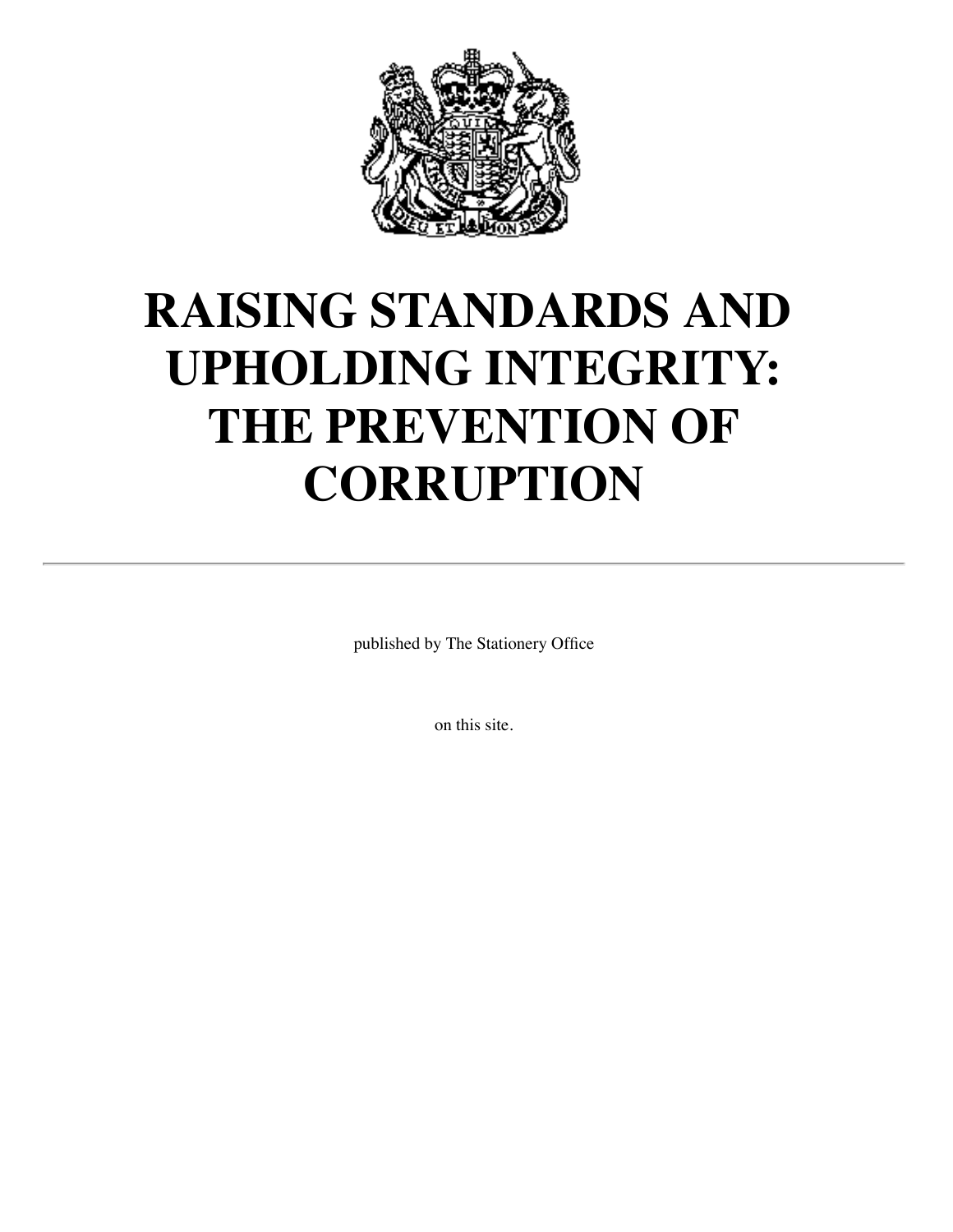on this site.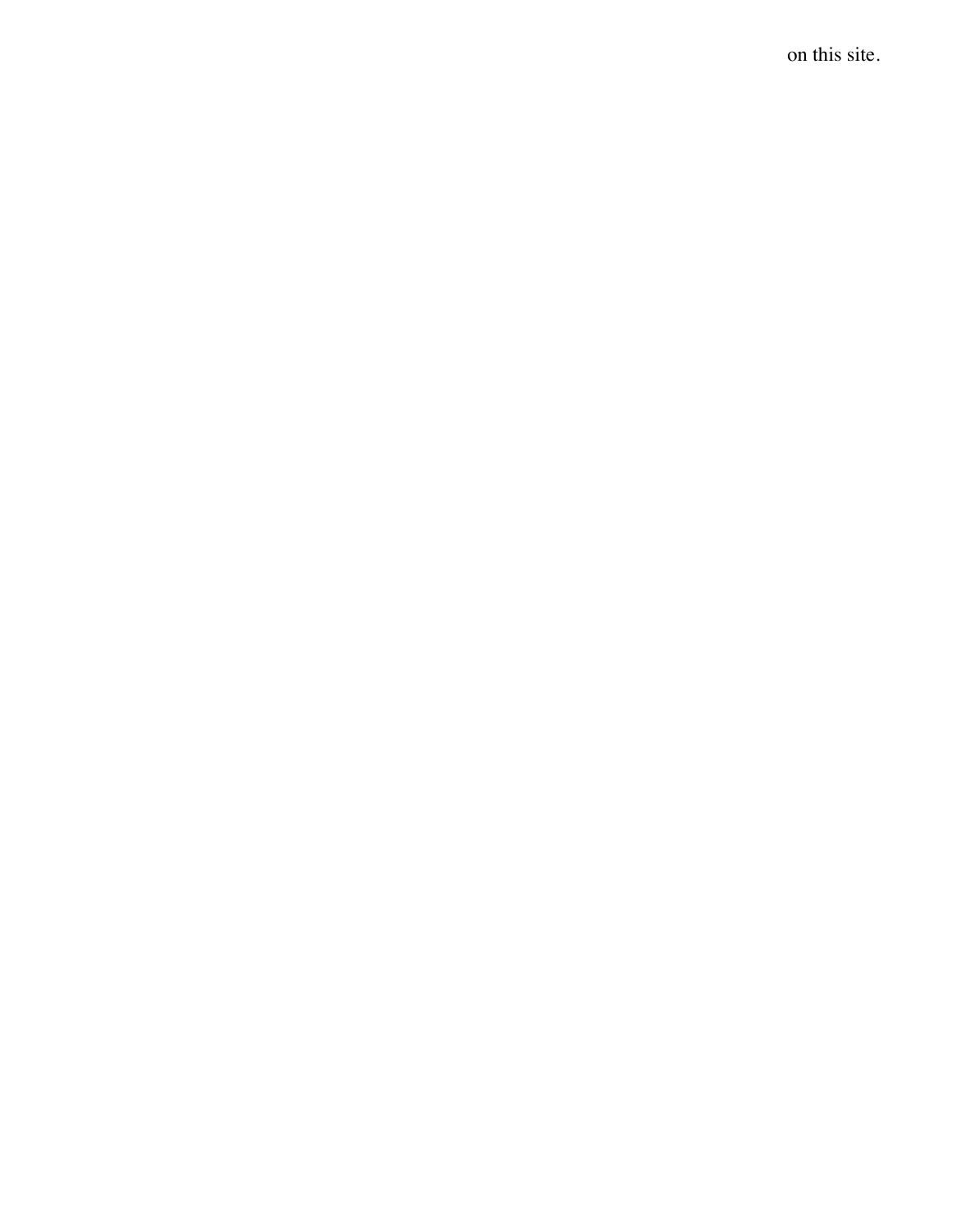### Foreword



Corruption is like a deadly virus. Left unchecked it weakens economies, creates huge inequalities and undermines the very foundations of democratic government. The international business community is increasingly coming to realise that a culture of corruption is a disincentive to investment and trade.

We are committed to the fight against corruption wherever it is found. Corruption knows no boundaries. And the development of e-commerce makes it increasingly difficult to pin down the physical location at which a corrupt transaction has taken place. The law has to catch up with these realities. So along with a reform of the corruption offences themselves, the Government proposes two key changes in the jurisdiction of UK courts:

- UK citizens to be triable in the UK for corruption offences committed abroad;
- citizens of any country to be triable here even though the offences did not occur wholly within the UK.

Our overriding consideration is to clarify and codify the law in line with developments both in this country and internationally. Our focus is on the raising of standards in both public and private life. Integrity, accountability and honesty are not optional extras; they should underpin the professional and the public life of this country.

Our work on reforming the law of corruption has revealed strong support from a wide cross-section of the public, both here and abroad, for clear and unambiguous laws that promote high standards of propriety in daily life, which say where the boundaries of acceptable behaviour lie and create a shared understanding across government and the broader community that corrupt practices will not be tolerated.

This paper therefore sets out the direction of the Government's proposals for the reform of the law of corruption in England and Wales. Discussions on reform of the law of corruption have involved the Scottish Executive and the Northern Ireland Office and consideration will be given to how legislation in this area will apply to the latter. Criminal law in Scotland is now the responsibility of the Scottish Executive. In presenting our proposals for reform, I wish to acknowledge our gratitude to the Law Commission for England and Wales for their contribution to the proposed reform of the law of corruption.

I look forward to the public debate and comment, which I am sure this important aspect of our work will attract.

Jack Sta

Rt. Hon Jack Straw MP June 2000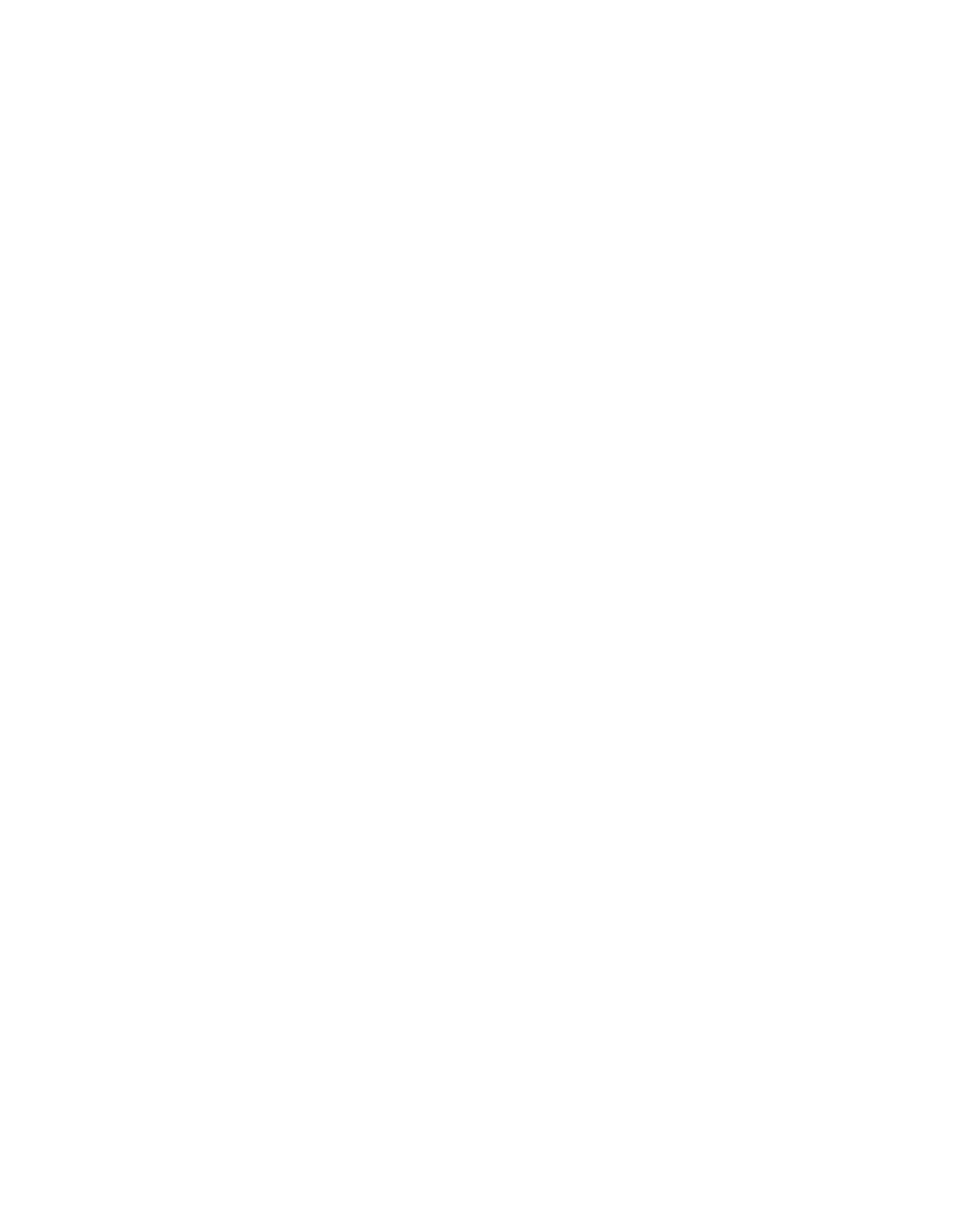### 1. **INTRODUCTION**

1.1 In June 1997 the Home Office issued a paper<sup>1</sup> entitled "*The Prevention of Corruption*", partly in response to a recommendation in the first report<sup>2</sup> of the Committee on Standards in Public Life that "the Government should now take steps to clarify the law relating to the bribery of, or receipt of a bribe by a Member of Parliament". The Committee had also suggested that the clarification of the law might usefully be combined with the consolidation of the statute law on bribery, recommended by the Salmon Commission in 1976 and that the Law Commission in England and Wales might usefully be involved in this work.

1.2 Work on the first of these recommendations was taken forward by the Joint Committee on Parliamentary Privilege, and on the second by the Law Commission for England and Wales, (hereinafter referred to as the Law Commission). The latter issued its consultation paper early in 1997 and made its recommendations in its report of March 1998 (*Legislating the Criminal Code: Corruption, No. 248*). The Joint Committee on Parliamentary Privilege published its report<sup>3</sup> on 30 March 1999.

1.3 The Sixth Report of the Committee on Standards in Public Life<sup>4</sup>, now under the chairmanship of Lord Neill, returned to the subject of corruption and recommended that new legislation should be brought forward as soon as possible and make clear the position of members of both Houses of Parliament.

1.4 In April 1998 the Home Office set up an interdepartmental working group to consider the reform of the law of corruption in England and Wales, with particular reference to the report and draft Bill produced by the Law Commission. We are grateful to the Law Commission and to members of the interdepartmental working group for their contribution to this work, as well as to those representatives of outside organisations who have helped with their information and advice. The Law Commission's report, which has been widely welcomed, has provided us with a helpful analysis of the difficulties surrounding the existing law of corruption. Its accompanying draft Bill has been used as a basis for the interdepartmental working group's deliberations. The Law Commission's report and draft Bill can be found on the Internet at http://www.open.gov.uk/lawcomm/

1.5 The interdepartmental working group, which comprised officials and lawyers, including a representative from the Law Commission, was set up to consider the Law Commission's proposals in detail. On 31 July 1998 the Government indicated<sup>5</sup> its acceptance, in principle, of the Law Commission's proposals that there should be a modern statute, with a clear definition of what is meant by acting in a corrupt manner. The Government also indicated its support, in principle, for the Law Commission's proposal that there should be a single offence of corruption to cover both the public and private sectors.

#### **Principal Statutes on corruption**

- 1.6 The principal statutes dealing with corruption are:
- (a) the Public Bodies Corrupt Practices Act 1889
- (b) the Prevention of Corruption Act 1906; and
- (c) the Prevention of Corruption Act 1916

1.7 This legislation makes bribery a criminal offence whatever the nationality of those involved, if the offer, acceptance or agreement to accept a bribe takes place within the United Kingdom's jurisdiction. There is also a common law offence of bribery of a public official. This is generally understood to mean "*the receiving or offering of any undue reward by or to any person whatsoever, in a public office, in order to influence his behaviour in office, and incline him to act contrary to the known rules of honesty and integrity" (Russell on Crime)*.

1.8 Although the combination of the common law and statute law of corruption have provided the United Kingdom with generally effective measures to combat crimes of corruption, there is much to support the Law Commission's recommendations for the common law of bribery and the present statutory offences to be restated in a modern statute, with a clearer indication of what is meant by "*acting in a corrupt manner.*"

1.9 The main concerns with the existing body of legislation have centred on: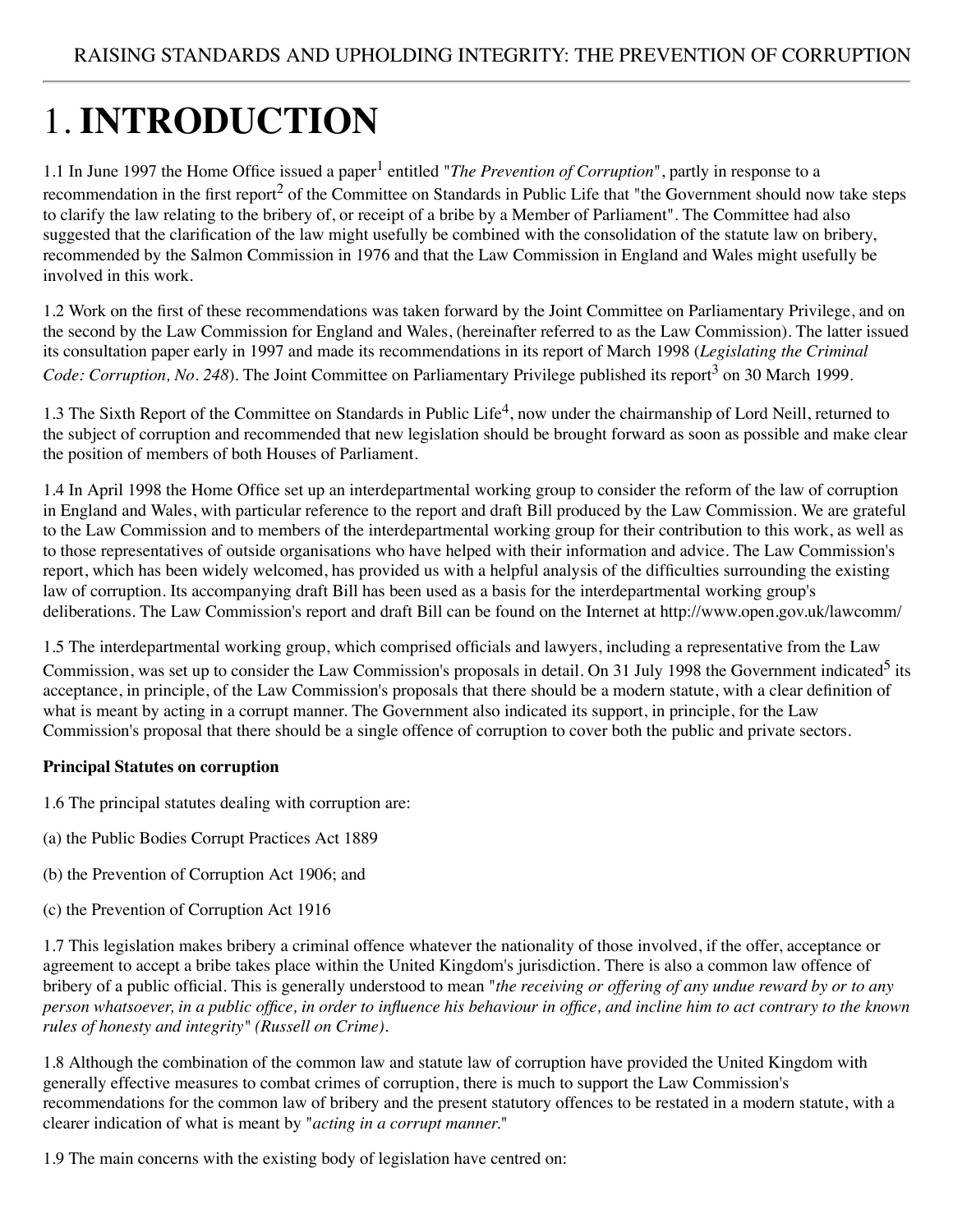- $\bullet$  the scope and overlap of the three principal corruption statutes;
- the lack of a statutory definition of the term "corruptly" each of the Corruption Acts uses the term but its meaning is open to different interpretations;
- the different approaches taken to a person serving under a public body and a person serving under a non-public body; and
- the need for effective criminal jurisdiction over offences of corruption.

#### **The territorial scope of this paper**

1.10 The proposals in this paper relate to the law in England and Wales. The criminal law in Scotland is devolved and is now the responsibility of the Scottish Executive. References to territorial jurisdiction in Chapter 2 do not include the jurisdiction of the courts in Scotland, unless this is specifically stated. However, in the context of international obligations, the term "United Kingdom" is used because such obligations are entered into on behalf of the whole United Kingdom.

#### **The aim of this Paper**

1.11 The Government accepts in principle the proposals made by the Law Commission in its report on the reform of the law of corruption. This paper does not therefore seek to cover in detail all the areas covered in that report . Where we have not commented on specific aspects of the Law Commission's proposals, it should be assumed that the Government agrees with their conclusions. The purpose of this paper is to set out how the Government intends to meet its objectives of clarifying and updating the law so as to put beyond doubt its ability and commitment to fulfil its domestic and international commitments to combating corruption in both the public and private sectors.

#### **Comments**

**Since the Law Commission has already carried out an extensive consultation exercise leading to its recommendations for the reform of the criminal law of corruption, the majority of which have been accepted by the Government, this paper does not specifically request comments on the direction of the Government's proposals. However, if anyone wishes to provide comments on any aspect of the proposals within they should direct them to:**

Mrs Trudy Payne Sentencing and Offences Unit Home Office Room 319 50 Queen Anne's Gate London SW1H 9AT

to reach her by the end of July

#### **Unless confidentiality is requested, it will be assumed that responses can be made available to others.**

<sup>1</sup> The Prevention of Corruption: Consolidation and Amendment of the Prevention of Corruption Acts 1889 1906: A Government Statement.

<sup>2</sup> Standards in Public Life: the first report of the Nolan Committee (1995) CM 2850

<sup>3</sup> Joint Committee on Parliamentary Privilege Report 30 March 1999 (HL Paper 43-1, HC 214-1)

4 Cm 4557 1 January 2000

<sup>5</sup> Hansard 849 31 July 1998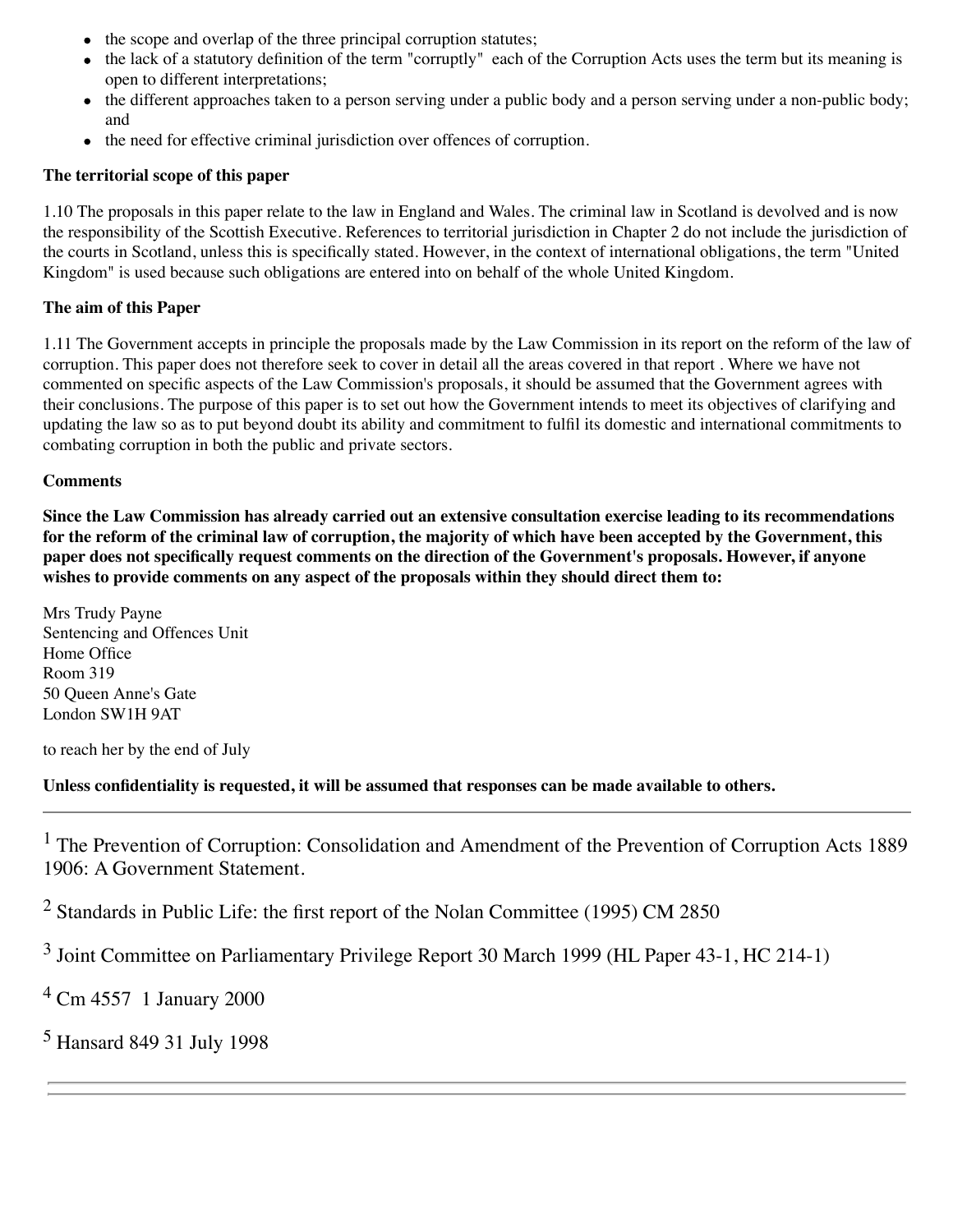### 2. **SCOPE OF THE GOVERNMENT'S PROPOSALS**

#### **THE PROPOSALS**

#### **Summary**

2.1 The Government is grateful to the Law Commission for its report No 248, on the need for the reform of the criminal law of corruption. Although the existing Prevention of Corruption statutes have largely stood the test of time the Government accepts that there are difficulties of interpreting the language and concepts used in the statutes and largely accepts the recommendations made by the Law Commission. They and others have identified the following as key elements in any modern statute on corruption:

- a definition of the term "corruptly";
- $\bullet$  the concept of corruption as the suborning of an agent against his principal;
- $\bullet$  the application of this concept to both the public and the private sector; and
- an extension of the United Kingdom's criminal jurisdiction over offences of corruption.

2.2 The Law Commission have recommended that the common law offence of bribery and the statutory offences of corruption should be replaced by a modern statute creating four new corruption offences, namely:

- corruptly conferring, or offering or agreeing to confer, an advantage;
- corruptly obtaining, soliciting or agreeing to obtain an advantage;
- corrupt performance by an agent of his or her functions as an agent; and
- receipt by an agent of a benefit which consists of, or is derived from, an advantage which the agent knows or believes to have been corruptly obtained.

2.3 The Law Commission recommended that the new offences should have broad effect, with the concept of "agent" being defined both as those who have an identifiable principal and also those charged with public duties.

#### **The Government accepts the Law Commission's recommendations and proposes to bring forward legislation, when Parliamentary time allows, modelled on the draft Bill published by the Law Commission.**

#### **Acting corruptly**

2.4 Each of the principal Corruption Acts 1889-1916 uses the term "corruptly" without providing a statutory definition of what this means. It is vital for individuals and organisations to know exactly what the law requires. The Law Commission's draft Bill, published with their report, offers a definition of acting "corruptly". The essential concept in the Law Commission's proposed definition is that of influencing an agent to act, in the belief that he or she will probably do so *primarily* in return for the conferring of an advantage (offering a bribe) on the agent or a third party. Thus a person who confers an advantage should be regarded as doing so corruptly if he or she intends a person, in performing his or her functions as an agent, to do an act or an omission, and he or she believes that if the person did so, it would probably be *primarily in return for the conferring of the advantage*.

2.5 Similarly, "acting corruptly" is also accepting an advantage, believing that it was offered corruptly (accepting a bribe), or acting as the result of such an advantage (acting on a bribe). In every case, it is immaterial whether it is the person being bribed, or a third party, who receives the advantage. It is also immaterial whether or not the person accepting the bribe actually acts, or fails to act, as required; the accepting in itself is corrupt.

2.6 As well as clarifying the law, the Law Commission's proposal would strengthen it. For example, under the present statute law, an agent commits an offence by accepting a bribe or a corrupt reward but not by acting in return for the bribe or attempting to earn a reward. Under the Law Commission's proposals for the new offence of *performing functions corruptly* it would be sufficient to prove that the agent's conduct was motivated by the *hope* of a corrupt reward, whether or not there was any agreement to that effect. Clearly, as the Law Commission highlighted in its report, in defining corruptly it will be essential to ensure that activities which are not corrupt are not criminalised. Thus, for example, an employee carrying out his work in anticipation of payment does not fall within the definition of corruption.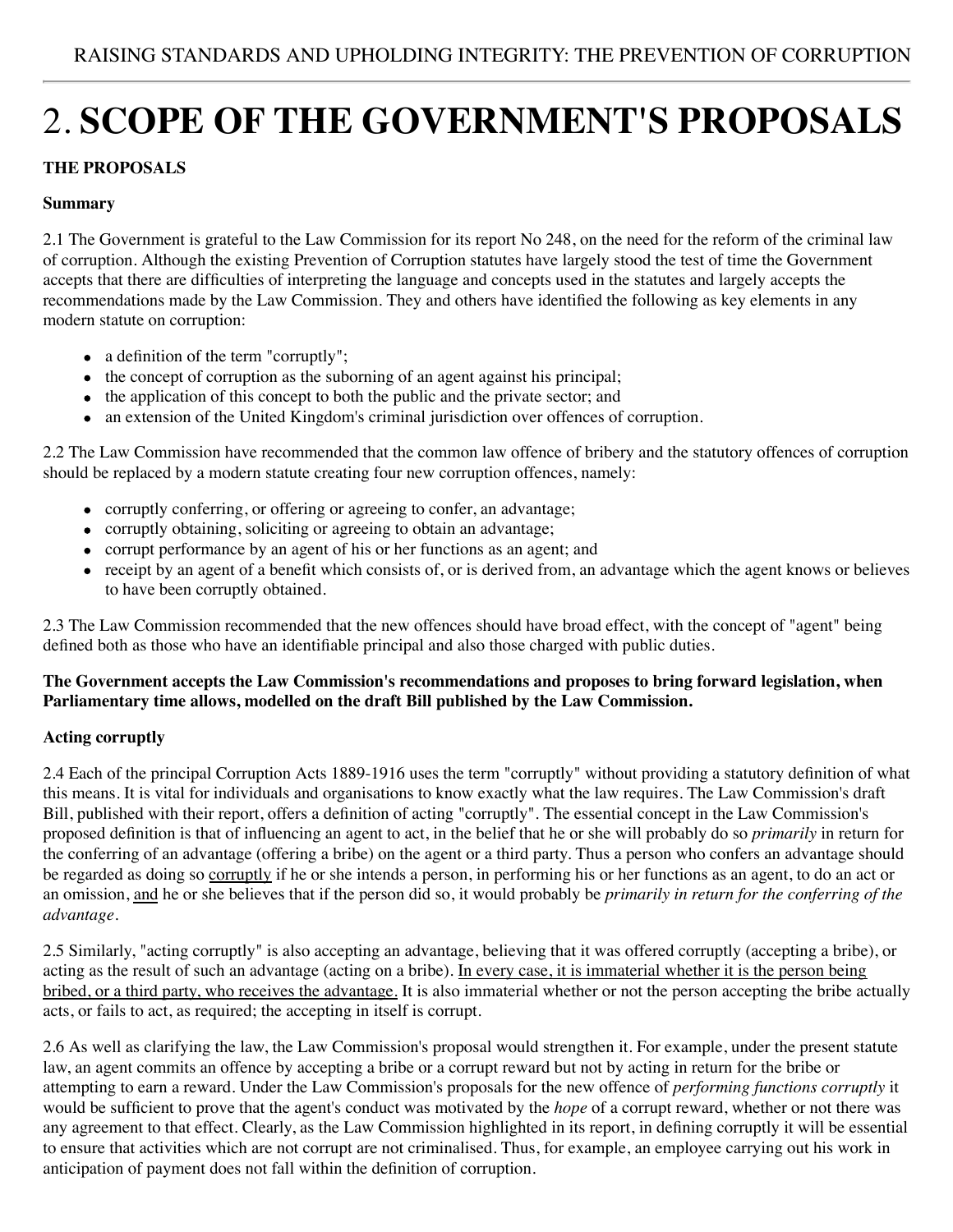#### **The Government accepts the Law Commission's recommendations that there should be an express exception in new legislation criminalising bribery to the effect that remuneration, tips and gratuities are not included.**

Legitimate business activities such as advertising, marketing, direct marketing and corporate hospitality clearly do not come within the proposed definition. They all aim to influence behaviour by offering advantages, but their activity, by its very nature, is public and is not designed to induce someone to act corruptly.

#### **Principal's Consent**

2.7 There is another set of circumstances in which an offence of corruption may be shown not to have taken place, and which would therefore fall outside the proposed definition. This is where a person can show that he acted with the *consent* of his principal. If, for example, it is the practice within a company to offer better, or faster, service to any client who will pay extra for this, the employee accepting the extra payment in these circumstances will not be guilty of corruption. The Law Commission's proposed definition of corruption covers situations where an agent is induced to act against his principal; this is not possible where the principal consents to what might otherwise appear to be corrupt behaviour. This exception can only apply in situations where an identified principal exists, whether this is an individual, a group of individuals or the shareholders of a company. It would not be relevant to situations where someone was acting for the public because the public at large would not be in a position to give their consent in the way this paragraph describes.

**The Government agrees with the Law Commission's conclusion that where the conferment or acceptance of an advantage has been properly authorised, there is no breach of trust by the agent and therefore no offence of corruption arises. This will be reflected in the Government's draft Bill on corruption.**

#### **Corruption in the public and private sectors**

2.8 The principal corruption statutes (to which reference is made in paragraph 1.6 above), differentiate between "a member, officer or servant of a public body" (in the 1889 Act) and an agent acting "in relation to his principal's affairs or business" (in the 1906 Act). This distinction is relevant for several reasons. The most important is in relation to the case of public bodies where there is a "presumption" of corruption. The 1916 Act introduced a presumption of corruption in certain cases prosecuted under the 1889 and 1906 Acts. "*If it is proved that any money, gift or other consideration has been paid, or given to or received by a person in the employment of Her Majesty, or any Government Department or public body, by or from a person, or agent of a person, holding or seeking to obtain a contract from Her Majesty, or any Government Department or public body, the money, gift or consideration shall be deemed to have been paid or given and received corruptly as such inducement or reward is mentioned in the Act in question, unless the contrary is proved*."

2.9 **The Government proposes two changes to this regime, as recommended by the Law Commission. The first is to introduce a single definition of "acting corruptly" which will concentrate on the relationship between agent and principal, which we believe is the key ingredient in an offence of corruption, rather than on the status of the person concerned.** This change reflects more accurately the way in which this distinction has become less clear in reality as an increasing number of public sector functions have been privatised or contracted out in recent years. **The second, and consequential, change is the abolition of the presumption of corruption which applies to public servants in the Prevention of Corruption Act 1916 which is rendered unnecessary given that the distinction between the public and the private sectors is to be removed.** The Government accepts that there is no longer any need for a presumption of corruption in the circumstances covered by the 1916 Act, and that the prosecuting authorities should be required to prove corruption beyond reasonable doubt.

#### **Agents and Principals**

2.10 The relationship between agent and principal is central to the concept of corruption as the suborning of an agent. The most obvious relationship is probably that of employee and employer; others are directors and a company, and professional adviser and client. There are others. In many cases the agent is acting for, or on behalf of, the public. In this context it is important to note both that this relationship includes persons having no connection with the United Kingdom and that the public in question can mean the public of another country such as, for example, a foreign public official of any other State, a judge of a court in the United Kingdom or in any other State or a member of a foreign public Assembly. The position of Members of Parliament in the United Kingdom is considered separately at Chapter 3.

2.11 **The Government proposes to bring forward legislation, when Parliamentary time allows, along the lines of that proposed by the Law Commission to the effect that "public official" is not confined to the public of the United Kingdom. It will also provide a statutory definition of the agent and principal relationship.** This should also assuage concerns expressed about whether certain categories of public officials working in the United Kingdom or abroad fall within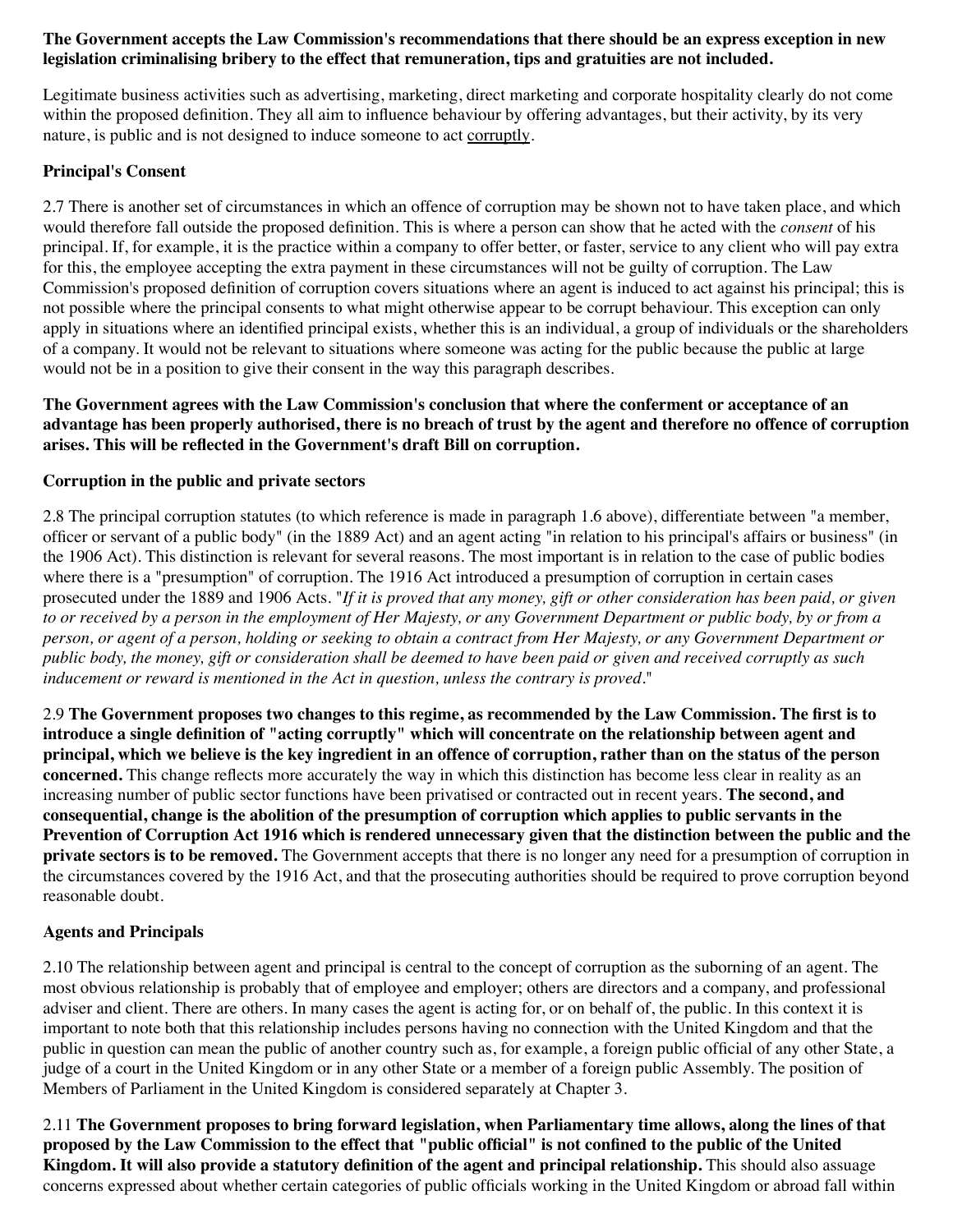the definition of an agent in the context of the law of corruption.

2.12 In December 1999 the Home Secretary signed the Council of Europe Criminal Law Convention on Corruption see Chapter 4 and Annex below. The United Kingdom has not yet formally ratified the Convention. There is a requirement in the Convention to criminalise "trading in influence", which is not covered in existing legislation.

2.13 "Trading in influence" is defined as: "*intentionally, the promising, giving or offering, directly or indirectly, of any undue advantage to anyone who asserts or confirms that he or she is able to exert an improper influence over the decision-making of [domestic public officials, members of domestic public assemblies, foreign public officials, members of foreign public assemblies, officials of international organisations, members of international parliamentary assemblies, and judges and officials of international courts] in consideration thereof, whether the undue advantage is for himself or herself or for anyone else, as well as the request, receipt or the acceptance of the offer or the promise of such an advantage, in consideration of that influence, whether or not the influence is exerted or whether or not the supposed influence leads to the intended result.*"

#### 2.14 **The Government proposes to make clear in its draft legislation on corruption that where a person with real, or purported, "influence" over any public agent trades this influence for advantage it should be covered by the definition of acting corruptly.**

2.15 This would apply to both offering and seeking advantage. The offence would cover the actions of the intermediary or the person offering the bribe, but not the agent whose decision-making it is sought to influence. If the latter, of course, did act on a bribe this would in turn be corruption, but it would be a separate offence. It is immaterial whether the agent's decision-making is in fact affected, or indeed whether he or she is even approached. It is also immaterial whether the intermediary's influence is real or pretended, and whether he or she is also a public official. The Council of Europe Criminal Law Convention on Corruption requires the offence to relate to the decision-making of public officials. The Government accepts the need for such an offence and to apply it only where the decision-making of public officials is targeted.

2.16. The proposed offence is somewhat different from the other corruption offences referred to in this paper, though the protected interests are the same; transparency and impartiality in the decision-making process of public administrations. The difference between this offence and bribery is that the influence peddler is not required "to act or refrain from acting" as would a public official, nor is he the agent of an identified principal. Improper "influence" must contain a corrupt intent by the influence peddler: acknowledged forms of lobbying do not fall under this notion. What is important to note is the position of the influence peddler: he cannot take decisions himself, but misuses his real or alleged influence on other persons.

#### **JURISDICTION**

#### **Territorial Jurisdiction**

2.17 Criminal jurisdiction in the United Kingdom generally is territorially based, in other words conduct constituting the commission of an offence must have some connection with the territory of the UK. For example, if an offence, or at least the last element necessary for its completion, takes place within the UK then the offence will be triable in the UK. The view has been taken that offences committed by UK nationals abroad are not normally prosecutable in the UK, unless they fall within a limited range of statutory exceptions. This is based on the view that territorial prosecutions are preferable because crimes are best investigated and prosecuted in the country where they were committed, since that is where the evidence and witnesses are most readily accessible.

2.18 Where it is alleged that a UK national has committed an offence abroad we would consider the extradition of the alleged offender for prosecution abroad. In the case of corruption, the offence consists of more than one element; thus if the act of *offering, accepting or agreeing to accept a bribe* takes place within the United Kingdom then the courts here will have jurisdiction. In practice the courts have tended to take the view that where any action which contributed to the offence of corruption took place within the United Kingdom, the United Kingdom courts could take jurisdiction over the offence. A recent example of this is the case of *R v- Van Der Horst* where the court ruled that because a substantial measure of the activities constituting the crime took place within the UK it could be prosecuted here. In addition where the involvement of a UK national or a UK-based company amounts to conspiracy it is possible that a prosecution might arise under the provisions of the Criminal Justice (Terrorism and Conspiracy) Act 1998. The conspiracy provisions in sections 5 7 of this Act apply to England and Wales, Scotland and Northern Ireland.

2.19 There are of course exceptions to this territorial principle. Part I of the Criminal Justice Act 1993, the provisions of which came into force on 1 June 1999, deals with various offences of dishonesty, and extends the jurisdiction of the courts to those offences where any *relevant event* occurs within England and Wales. (There are separate parallel provisions for Northern Ireland under the Criminal Justice (Northern Ireland) Order 1996.) In Scotland, the common law provides appropriate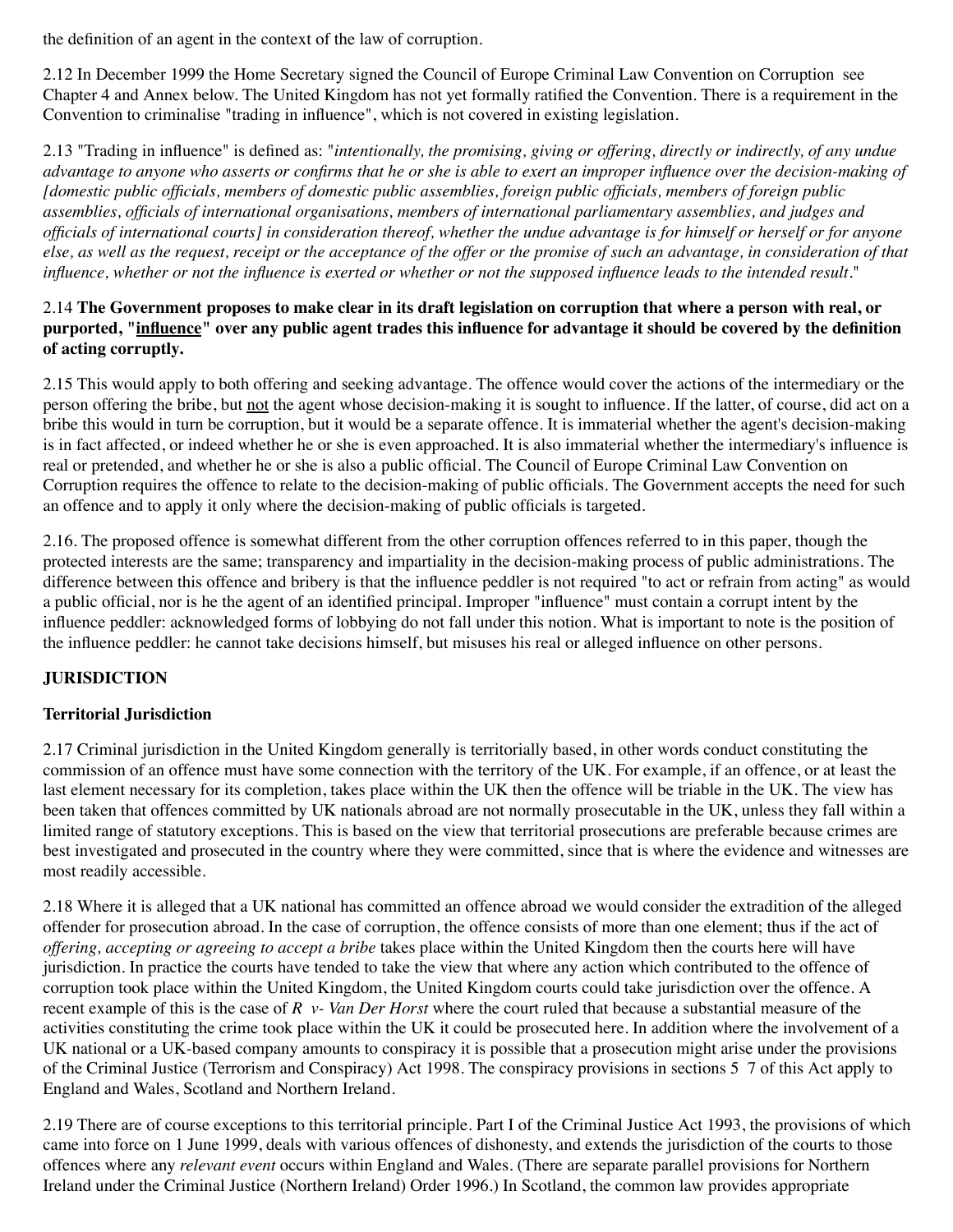jurisdiction. A relevant event is "*any act or omission or any other event (including any result of one or more acts or omissions) proof of which is required for conviction of the offence*".

**The Government proposes to accept the Law Commission's recommendations to include a similar provision for territorial jurisdiction in its reform of the law of corruption . This will put beyond doubt the United Kingdom's ability to prosecute offences that do not occur wholly within the United Kingdom's jurisdiction. Such an approach is also compatible with the requirements of many international instruments that require signatory States to take jurisdiction where an offence is committed "in whole or in part" within their territory.**

#### **Nationality Jurisdiction**

2.20 The United Kingdom's position on jurisdiction differs from that of many other States, particularly our partners in the EU, whose jurisdiction depends on nationality as well as on the place of the offence, and who prosecute their nationals for offences wherever they are committed. Such an approach has been adopted in the United Kingdom for a limited number of very serious crimes. Examples of such crimes are murder and some sex offences, principally those against children.

2.21 In 1996 the Home Office published a review of jurisdiction, and recommended that extension of jurisdiction to UK nationals could be considered in certain circumstances where at least one of the following factors was present:

- where the offence is serious (this might be defined in respect of existing offences, by reference to the length of sentence currently available);
- where, by virtue of the nature of the offence, the witnesses and evidence necessary for the prosecution are likely to be available in UK territory, even though the offence was committed outside the jurisdiction;
- where there is international consensus that certain conduct is reprehensible and that concerted action is needed involving the taking of extra-territorial jurisdiction;
- where the vulnerability of the victim makes it particularly important to be able to tackle instances of the offence;
- where it appears to be in the interests of the standing and reputation of the UK in the international community.
- where there is a danger that offences would otherwise not be justiciable.

These guidelines are, of course, not mandatory but seek to describe the kind of offences which may merit consideration for the extension of jurisdiction.

2.22 Jurisdiction is the vital first step towards a successful prosecution; without the assumption of jurisdiction, a State cannot institute proceedings against an alleged offender, but, equally, the mere existence of jurisdiction does not guarantee that a prosecution will take place. Wherever a State wishes to prosecute one of its nationals for an alleged offence committed abroad, it will need to rely on assistance from the State in which the offence occurred. It will also need to ensure that evidence is available in a form that will be admissible in its courts. In the case of corruption, this may include, for example, as well as live oral evidence, documentary banking records obtained from abroad. In the UK now, however, for some offences (murder, manslaughter and serious fraud), it is possible for the witness to give oral evidence by live video link to the court. However, arrangements for taking such evidence by this means are currently only possible where the witnesses co-operate on a voluntary basis. Consideration is also being given to the means by which the UK will implement the requirements of the EU Convention on Mutual Legal Assistance in Criminal Matters on the taking of evidence by live video link. This would involve changes both to primary legislation and working practices.

#### **Nationality jurisdiction for corruption: the issues**

2.23 The proposal to adopt jurisdiction over offences of corruption committed in whole or in part would not, however, cover acts of corruption committed by UK nationals or UK companies wholly outside the jurisdiction. Where it is alleged that a UK national has committed an offence abroad it would, of course, be open to the State concerned to institute a prosecution and we would consider the extradition of the alleged offender for prosecution abroad. We have also considered whether we should go further and extend nationality jurisdiction to such an offence, recognising that this could send a strong deterrent message that the UK is determined to act against corruption wherever it occurs. This is a message which would have real persuasive and dissuasive force and which would back up existing codes of conduct. It must not be forgotten that corruption is a major problem in developing and transitional countries, a problem which diverts scarce resources away from development and the eradication of poverty. Combating corruption should be an essential component of the efforts invested in the eradication of poverty and the relief of debt.

**The Government has therefore considered the issue in considerable detail and, whilst recognising the practical problems associated with the prosecution of extraterritorial offences, believes that the balance of advantage rests with assuming jurisdiction over its nationals for offences of corruption committed abroad. Such an assumption of**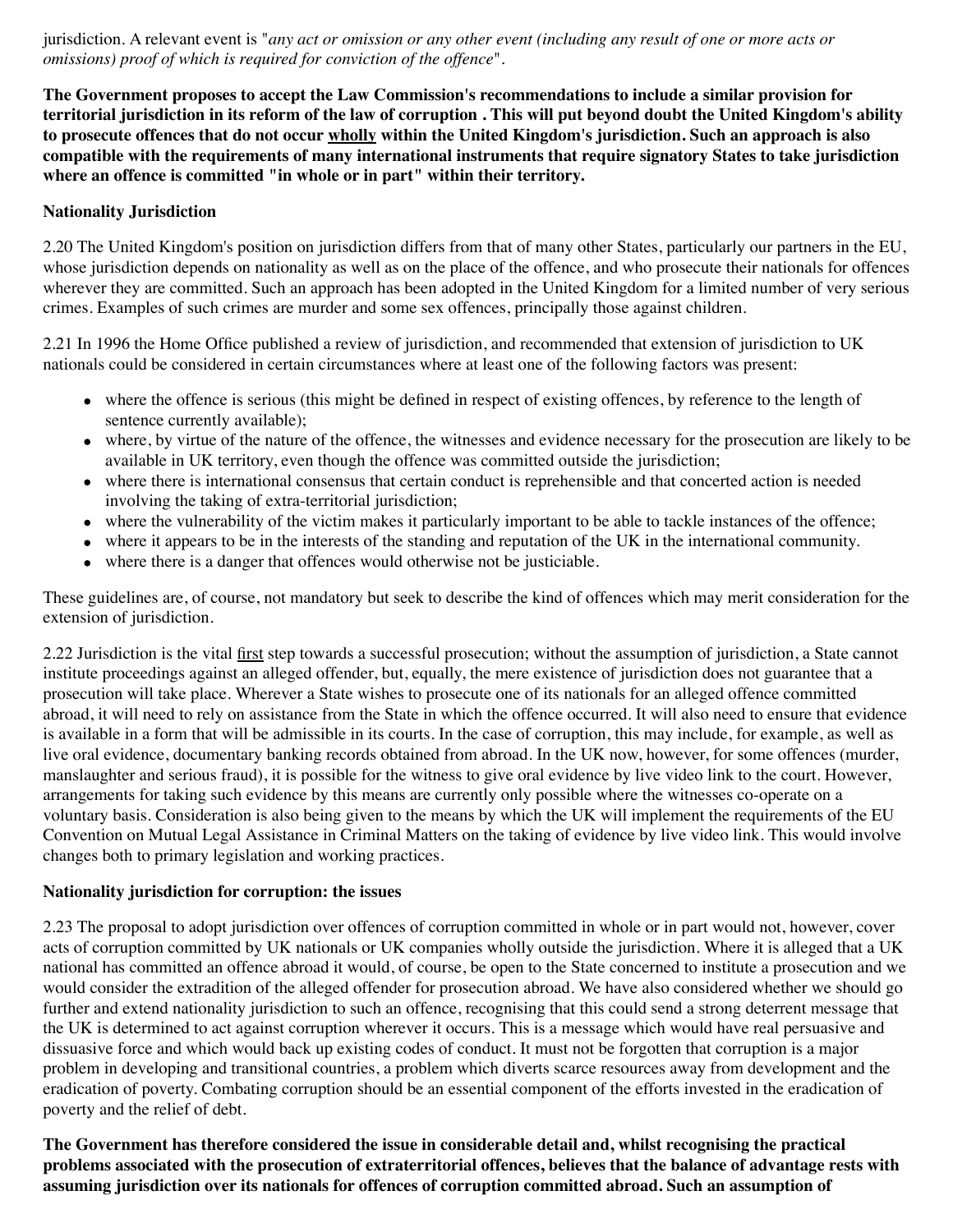**jurisdiction would put beyond doubt the UK's commitment to join forces with the international community in the fight against corruption.**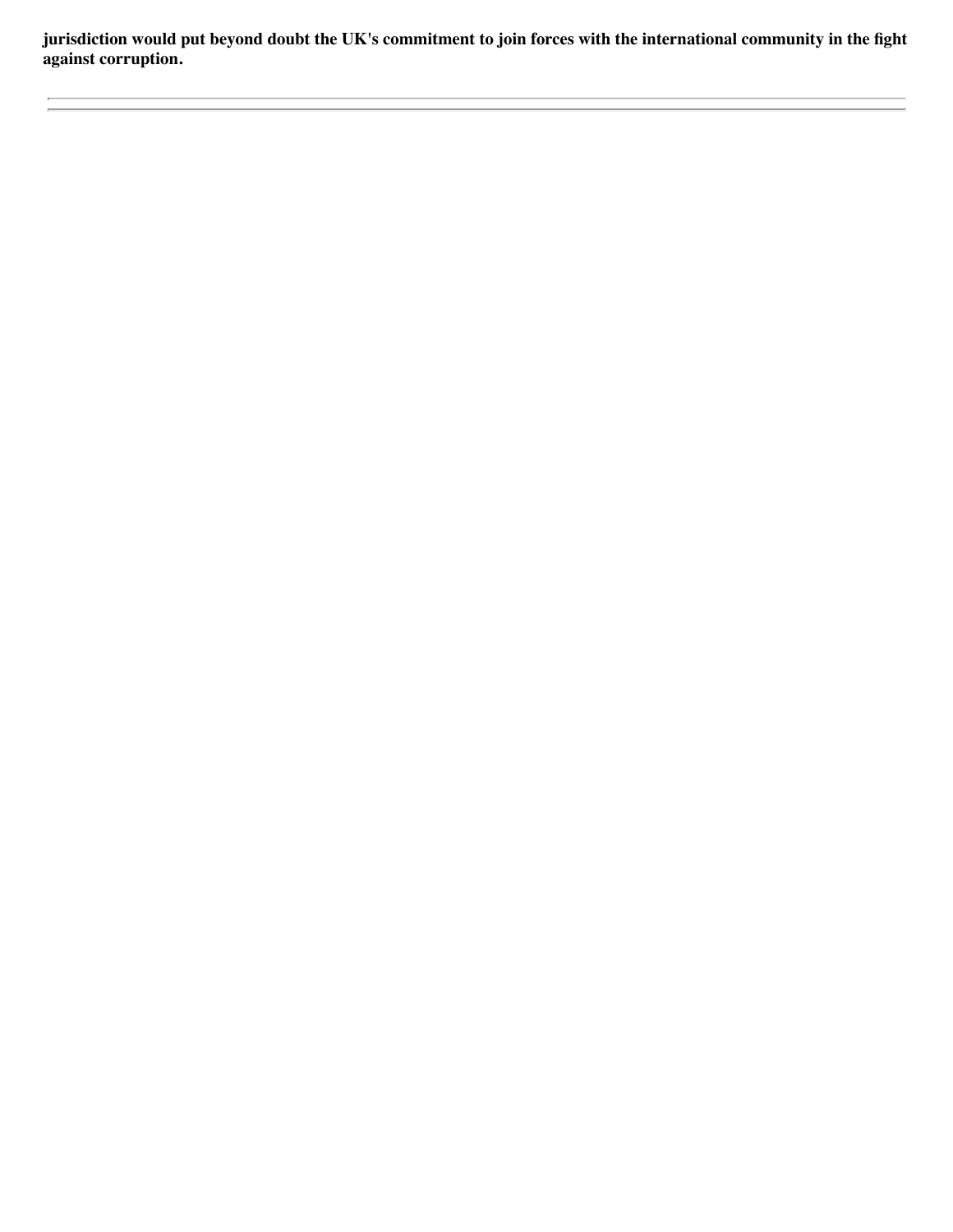### **3. Bribery of Members of Parliament**

3.1 The law of corruption as it relates to Members of Parliament<sup>6</sup> is an important element of the current review. In December 1996 the Home Office published a discussion paper, entitled "*Clarification of the law relating to the Bribery of Members of Parliament*". The paper, which was addressed to the Select Committee on Standards and Privileges in the House of Commons and the Committee for Privileges in the House of Lords, set out a number of options for developing the criminal law to cover the bribery of Members of Parliament. The matter was later taken up by the Joint Committee on Parliamentary Privilege.

3.2 The question of the law relating to Members of Parliament touches upon constitutional issues involving parliamentary rights and immunities. These rights and immunities are known as parliamentary privilege. The touchstone applied by the Joint Committee on Parliamentary Privilege during its recent investigation into parliamentary privilege was that Parliament should be vigilant to retain necessary rights and immunities, and equally rigorous in discarding all others. The Joint Committee concluded that corruption, as a serious and insidious offence, could only be dealt with effectively by using the police and the courts. The Committee accepted that this would involve an encroachment upon the freedom of speech guaranteed by Article 9 of the Bill of Rights 1689. Article 9 stipulates that *"freedom of speech and debates or proceedings in Parliament ought not to be impeached or questioned in any court or place out of Parliament".* It thus affords legal immunity to members for what they say or do in proceedings in Parliament. The immunity applies in "any court or place out of Parliament"*.* The Committee recommended that "Members of both Houses should be brought within the criminal law of bribery by legislation containing a provision to the effect that evidence relating to an offence committed or alleged to be committed under the relevant sections shall be admissible notwithstanding Article 9".

3.3 The basis of Members' privilege is to ensure that they may speak freely without fear of the consequences. This is a necessary parliamentary protection in a democratic society. However, it should not be used to protect dishonest Members, nor should its waiver in cases of corruption inhibit the honest Member of Parliament's ability to speak or act in Parliament. The honest Member has nothing to fear from being subject to the criminal law of bribery. The Government therefore accepts the recommendation of the Joint Committee in this regard and believes that it is essential that any new statute should make it clear that Members and Peers are subject to the criminal law of corruption. The intention is not to catch, for example, those Members who receive payments or benefits which are entirely legitimate and open and in accordance with the rules of the House. These rules, like codes of conduct in other professions, give guidelines as to what is or is not acceptable.

3.4 The Sixth Report of the Neill Committee, to which reference is made in the Introduction to this paper, also recommended that the position of members of both Houses of Parliament in relation to the offence of bribery should be clarified. The Government's proposals in this area have taken account of this recommendation, and are intended to make the position clear.

3.5 Another relevant issue in this context is the sponsorship of Members of Parliament. The Government believes that sponsorship of Members of Parliament should continue to be acceptable provided that the Members of Parliament in question do not accept money or other considerations in respect of specific acts designed to favour the organisation sponsoring them. This mirrors the position under the rules of the House. It also takes account of Recommendations 9 and 10 of the Sixth Report of the Neill Committee which relate to the guidelines on paid advocacy and proposed amendment to them. Recommendation 9 supports the retention of the ban on paid advocacy, and Recommendation 10 proposes to amend the guidelines to make it possible for an MP who has a personal interest to initiate proceedings which relate in a general way (and not exclusively) to that interest, subject to the following safeguards:

- $\bullet$  the MP is prohibited from engaging in "paid advocacy" on behalf of that interest;
- he or she is required to register and declare the interest in accordance with the guidelines;
- he or she must identify his or her interest on the Order Paper (or Notice Paper) by way of an agreed symbol when initiating a debate.

**The Government proposes to refer specifically to Members of both Houses in a future Bill on corruption and to proceed to amend the criminal law of corruption, when Parliamentary time allows, in the way recommended by the Joint Committee on Parliamentary Privilege.**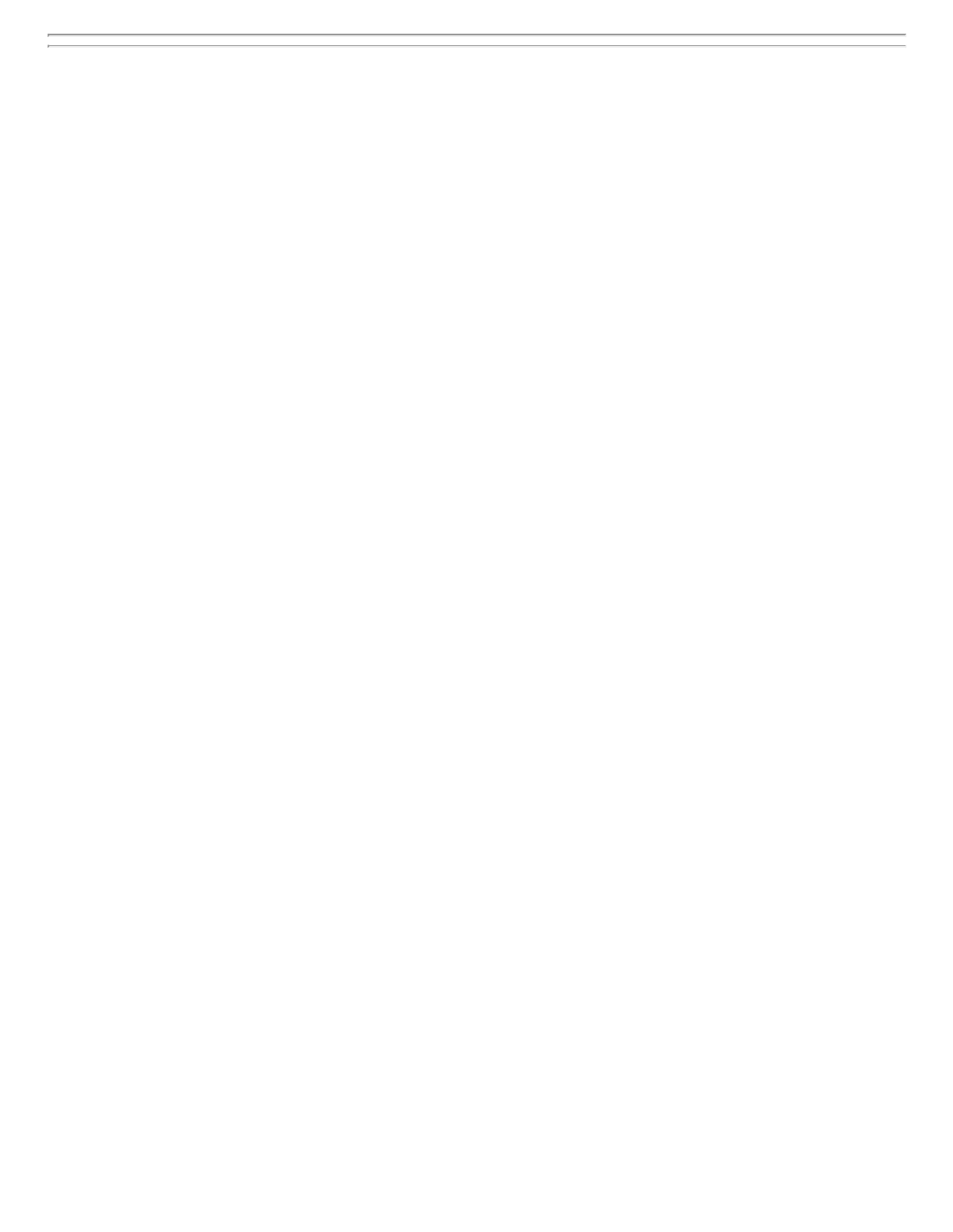### 4. **INTERNATIONAL INITIATIVES TO COMBAT CORRUPTION**

4.1 The United Kingdom is active in addressing corruption internationally as well as domestically through its participation in international instruments both within the EU and more widely. Since the Law Commission published its proposals the UK has become party to a number of international instruments designed to tackle corruption including the OECD Convention on the Bribery of Foreign Public Officials in International Business Transactions (the OECD Convention) and the Council of Europe Criminal Law Convention on Corruption. (The UK is now playing an active role as a member of the Group of States against Corruption (GRECO) set up to monitor the implementation of this Convention ). The UK has also ratified the EU Corruption Convention and the Corruption Protocol to the EU Fraud Convention, and is involved in work in the G8 (the group of eight leading industrialised countries) and the UN. In considering the reforms suggested by the Law Commission, the working group took full account of these agreements. The proposals set out in this paper are intended to take due account of the UK's international obligations under these agreements.

#### **The Government believes that its proposals to amend the law of corruption meet in full its obligations under the international agreements on tackling corruption to which it is a party.**

A summary of the key international instruments in this area is annexed.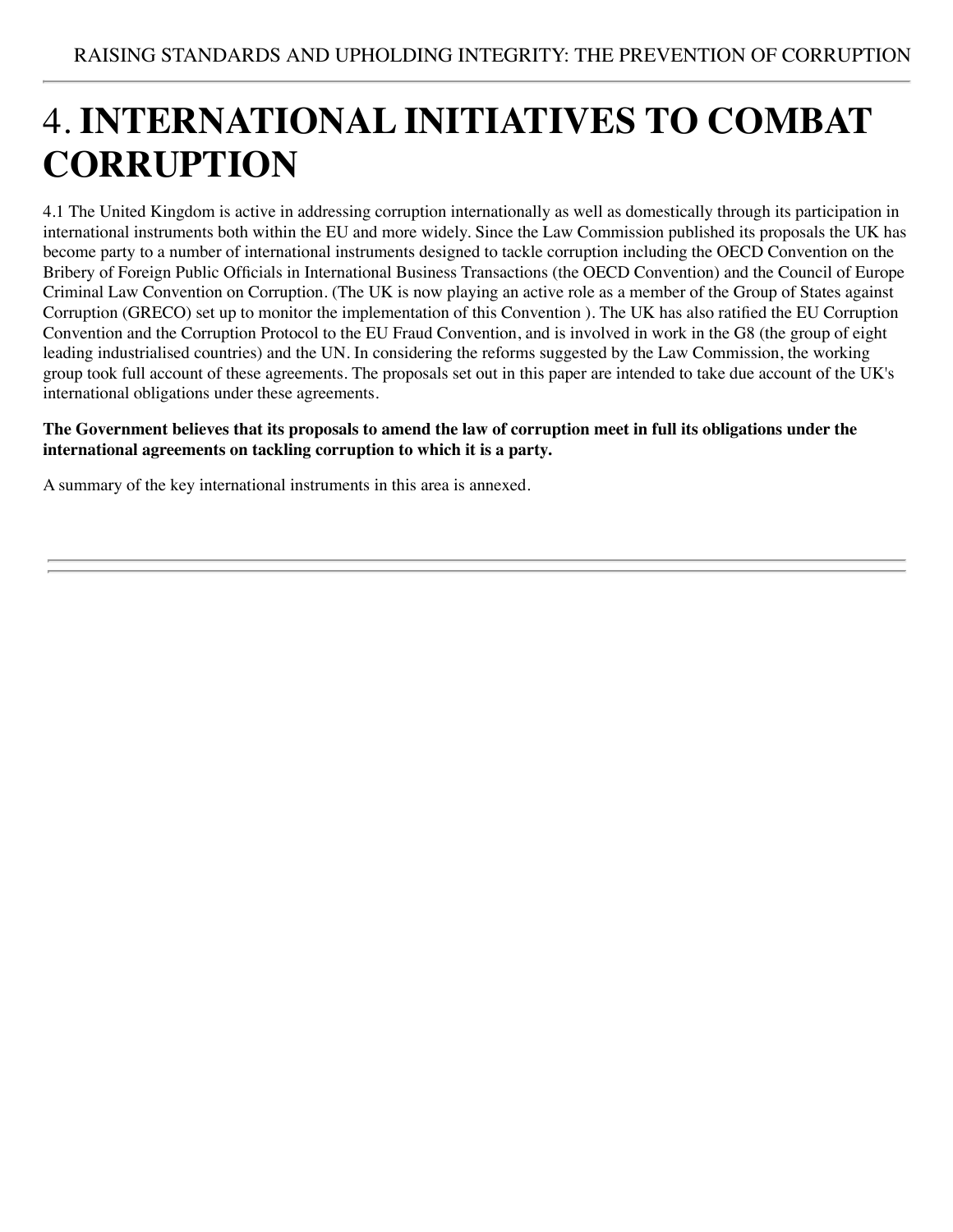### 5. **OTHER ISSUES**

#### **Penalties**

5.1 The Government agrees with the Law Commission that the new offence should continue to be triable either in the Magistrates' Courts or in the Crown Court. It also believes that the current maximum penalty of 7 years imprisonment should be unchanged. There has been no evidence that the Courts are finding this maximum inappropriate.

#### **Consent to prosecution**

5.2 There is currently a requirement under corruption statutes for the consent of a Law Officer to prosecution. Such a requirement may be seen to be justified on public policy grounds, and should reduce the risk of prosecutions being initiated for frivolous or malicious reasons. The Law Commission has published a report on consents to prosecution (Law Com No 255 October 1998) in which it recommended that consent should only be required in certain defined categories of offences. One of these categories is, we believe, relevant to the offence of corruption: "offences which create a high risk that the right of private prosecutions will be abused and the institution of proceedings will cause the defendant irreparable harm".

5.3 After discussion with the Law Officers the Government has come to the conclusion that there is no compelling argument for change, and indeed that a consent provision remains necessary for the reasons referred to above, and proposes not to adopt the Law Commission's recommendation in their report on the reform of the law of corruption, to dispense with the requirement for the consent of the Law Officers.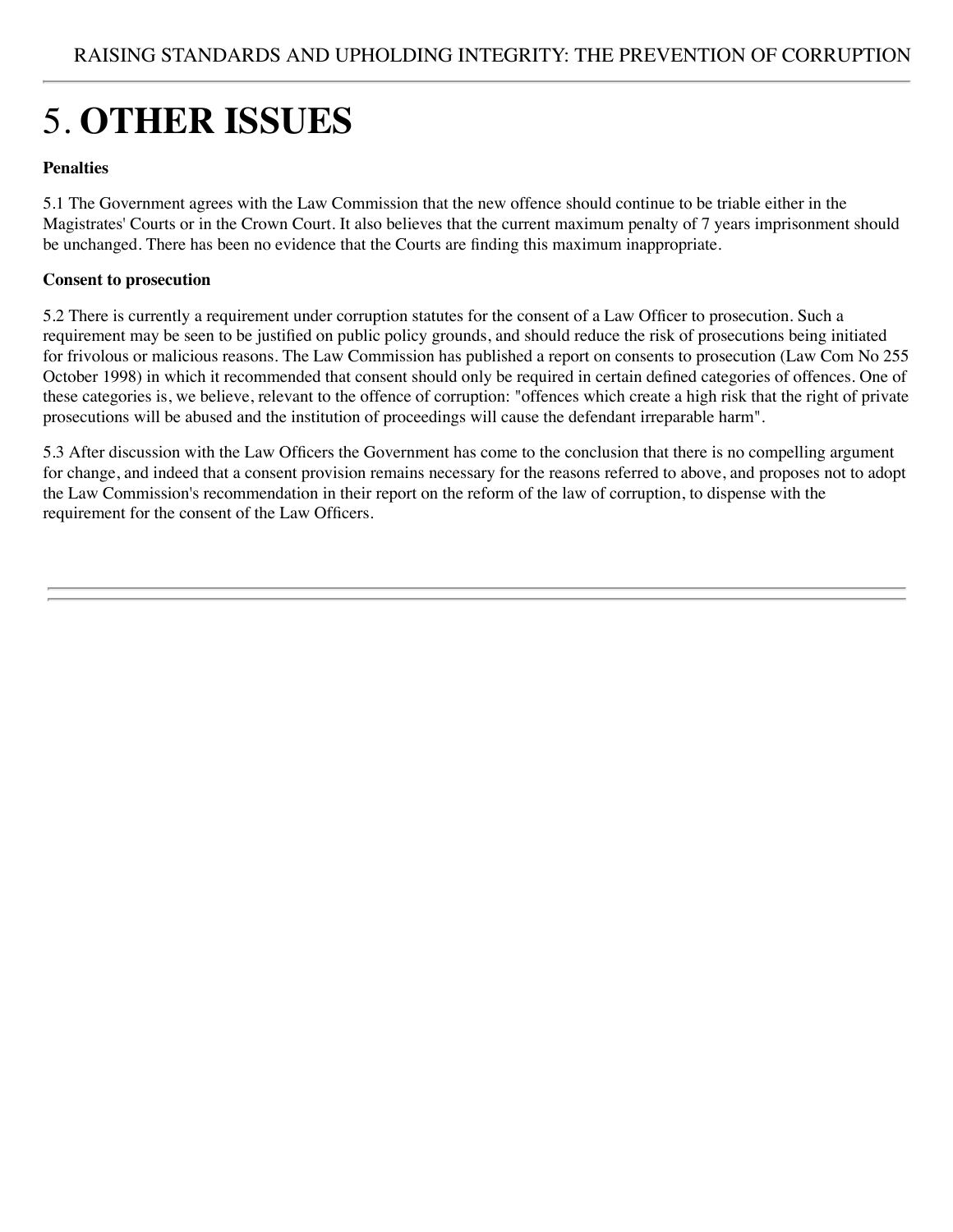### 6. **SUMMARY OF THE GOVERNMENT'S PROPOSALS**

**The Government proposes replacing the existing principal statutes of corruption in England and Wales by a single statute, modelled on that published by the Law Commission. Its provisions will reflect:**

- **Acceptance of the Law Commission's recommendation that there should be a single offence of corruption to cover both public and private sectors.**
- **Abolition of the current presumption of corruption for public servants in the Prevention of Corruption Act 1916.**
- **A statutory definition of what is meant by "acting corruptly", and a definition of the concept of "agent."**
- **The inclusion in the offence of corruption of "trading in influence" where the decision-making of public officials by intermediaries is targeted.**
- **That the corruption of, or by, a public official is not confined to the public of the United Kingdom.**
- **Extending jurisdiction over offences of corruption to cover both offences committed in whole or in part within the jurisdiction and those committed by UK nationals abroad.**
- **Evidence relating to an offence committed or alleged to have been committed by a Member of either House of Parliament to be admissible notwithstanding Article 9 of the Bill of Rights.**
- **The Law Commission's recommendations that the new offence of corruption should continue to be triable either in the Magistrates' Court or in the Crown Court, and the Government view that the current maximum penalty of 7 years imprisonment should be unchanged.**
- **Retention of the requirement for the consent of the Law Officers for prosecution.**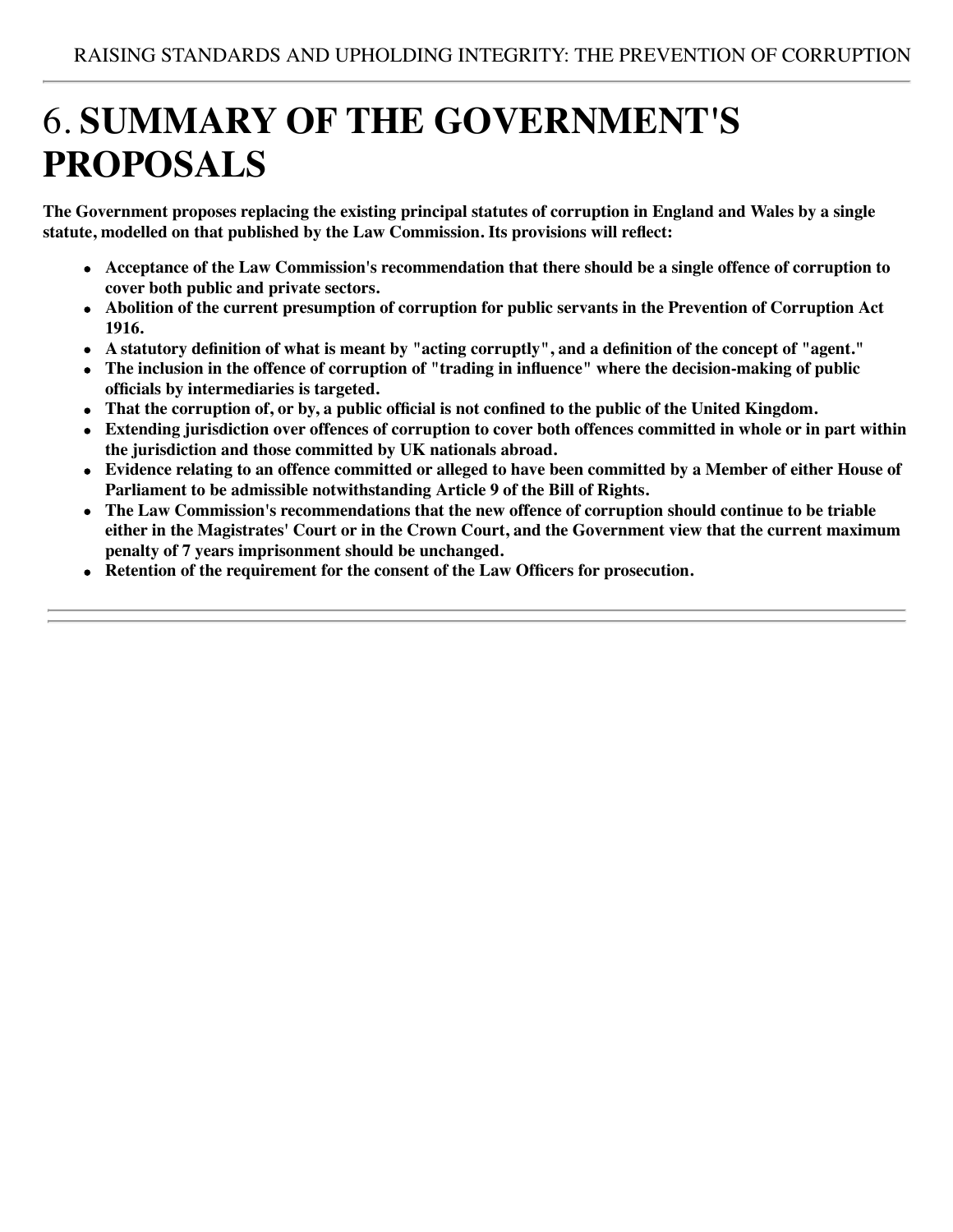### Annex:

## **INTERNATIONAL CORRUPTION INSTRUMENTS**

#### **1. EU INSTRUMENTS**

Convention on the fight against corruption involving officials of the European Communities or Officials of Member States of the European Union (The Corruption Convention)

The UK has ratified the Corruption Convention. Its main features are:

- corruption involving national or Community officials;
- establishment of common minimum standards in the EU;
- criminalisation of active and passive bribery;
- strengthening of judicial cooperation;
- ensuring free and fair competition in the award of contracts.

First (Corruption) Protocol to the Convention on the Protection of the European Communities' Financial Interests (The Fraud Convention)

Ratification of the Convention and all its (three) associated Protocols was carried out at the same time as for the Corruption Convention. Its main features are:

- corruption involving national or Community officials and affecting the European Communities' financial interests;
- criminalisation of active and passive bribery;
- establishment of common minimum standards in the EU.

Joint Action on Private Sector Corruption

This was agreed at the Justice and Home Affairs Council on 3 December 1998; unlike a Convention a Joint Action does not require ratification. Its main features are:

- establishment of corruption in the private sector as a criminal offence;
- provision of appropriate penalties;
- establishment of liability of legal persons.

#### **2. OTHER INSTRUMENTS**

Council of Europe Criminal Law Corruption Convention

The UK signed the Convention in January 1999. Its main features are:

- active and passive corruption of public officials;
- corruption of elected representatives of domestic bodies;
- corruption of foreign public officials, foreign elected representatives and members of international courts;
- criminalisation of corruption in the private sector;
- establishment of a monitoring body GRECO to assess compliance.

OECD Convention on Combating Bribery of Foreign Public Officials in International Business Transactions

The UK ratified the Convention in December 1998. Its main features are:

- criminalisation, with appropriate penalties, of active bribery of foreign public officials in international business transactions;
- establishment of liability of legal persons for such bribery;
- requirement for measures to tighten up accounting and record keeping practices, with sanctions for breaches;